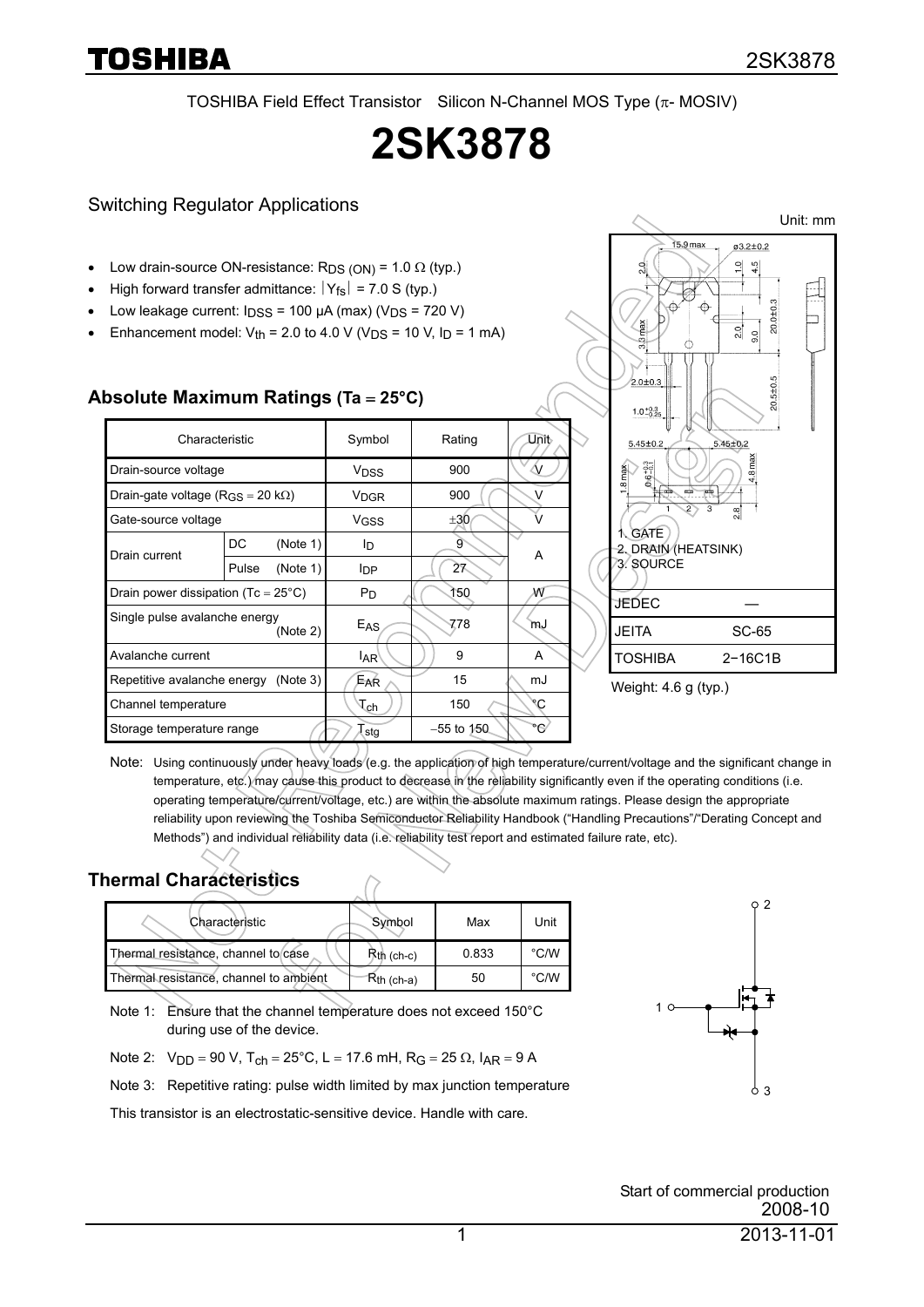**Electrical Characteristics (Ta** = **25°C)** 

|                                                    | Characteristic | Symbol                   | <b>Test Condition</b>                                                          | Min     | Typ. | Max | Unit   |
|----------------------------------------------------|----------------|--------------------------|--------------------------------------------------------------------------------|---------|------|-----|--------|
| Gate leakage current                               |                | <b>IGSS</b>              | $V_{GS} = \pm 30$ V, $V_{DS} = 0$ V                                            |         |      | ±10 | μA     |
| Gate-source breakdown voltage                      |                | $V$ (BR) GSS             | $I_G = \pm 10 \mu A$ , $V_{DS} = 0 V$                                          | $+30$   |      |     | $\vee$ |
| Drain cutoff current                               |                | <b>I</b> <sub>DSS</sub>  | $V_{DS}$ = 720 V, V <sub>GS</sub> = 0 V                                        |         |      | 100 | μA     |
| Drain-source breakdown voltage                     |                | $V$ (BR) DSS             | $I_D = 10$ mA, $V_{GS} = 0$ V                                                  | $900 -$ |      |     | $\vee$ |
| Gate threshold voltage                             |                | $V_{th}$                 | $V_{DS}$ = 10 V, $I_D$ = 1 mA                                                  | 2.0     |      | 4.0 | V      |
| Drain-source ON resistance                         |                | $R_{DS(ON)}$             | $V_{GS}$ = 10 V, $I_D$ = 4 A                                                   |         | 1.0  | 1.3 | Ω      |
| Forward transfer admittance                        |                | $ Y_{fs} $               | $V_{DS} = 15 V$ , $I_D = 4 A$                                                  | 3.5     | 7.0  |     | S      |
| Input capacitance                                  |                | $C_{iss}$                |                                                                                |         | 2200 |     |        |
| Reverse transfer capacitance                       |                | C <sub>rss</sub>         | $V_{DS}$ = 25 V, $V_{GS}$ = 0 V, f = 1 MHz                                     |         | 45   |     | pF     |
| Output capacitance                                 |                | C <sub>oss</sub>         |                                                                                |         | 190  |     |        |
| Switching time                                     | Rise time      | $t_{\sf f}$              | $V_{GS}$ <sup>10</sup> V<br>†թ <i>≓</i> 4∖A`                                   |         | 25   |     |        |
|                                                    | Turn-on time   | $t_{on}$                 | OV <sub>OUT</sub><br>$0V -$<br>G                                               |         | ර65⁄ |     | ns     |
|                                                    | Fall time      | tf                       | $\leq$ R <sub>L</sub> = 100 $\Omega$<br>⋋≶<br>ሖ<br>$\overline{\phantom{a}}$    |         | 20   |     |        |
|                                                    | Turn-off time  | $t_{off}$                | $V_{DD} \approx 400-V_2$<br>$Duty \le 1\%$ , $t_W = 10 \mu s$                  |         | 120  |     |        |
| Total gate charge<br>(gate-source plus gate-drain) |                | Q <sub>g</sub>           |                                                                                |         | 60   |     |        |
| Gate-source charge                                 |                | $\mathsf{Q}_{\text{gs}}$ | $V_{DD} \approx 400 \text{ V}$ , $V_{GS} = 10 \text{ V}$ , $I_D = 9 \text{ A}$ |         | 34   |     | nC     |
| Gate-drain ("Miller") charge                       |                | $Q_{gd}$                 |                                                                                |         | 26   |     |        |

## Source-Drain Ratings and Characteristics (Ta = 25

| Characteristic                            | Symbol          | Test Condition                               | Min | Typ. | Max    | Unit |
|-------------------------------------------|-----------------|----------------------------------------------|-----|------|--------|------|
| Continuous drain reverse current (Note 1) | <sup>I</sup> DR |                                              |     |      |        | А    |
| Pulse drain reverse current<br>(Note 1)   | ldrie           |                                              |     |      | 27     | А    |
| Forward voltage (diode)                   | <b>VDSF</b>     | $ADR = 9 A, V_{GS} = 0 V$                    |     |      | $-1.7$ | v    |
| Reverse recovery time                     | Irr             | $\overline{I}_{DR} = 9 A$ , $V_{GS} = 0 V$ , |     | 1.4  |        | μS   |
| Reverse recovery charge                   | $Q_{rr}$        | $d_{DR}/dt = 100$ A/ $\mu$ s                 |     | 16   |        | μC   |

**Marking** 



Note 4: A line under a Lot No. identifies the indication of product Labels.

Not underlined: [[Pb]]/INCLUDES > MCV Underlined: [[G]]/RoHS COMPATIBLE or [[G]]/RoHS [[Pb]]

Please contact your TOSHIBA sales representative for details as to environmental matters such as the RoHS compatibility of Product. The RoHS is the Directive 2011/65/EU of the European Parliament and of the Council of 8 June 2011 on the restriction of the use of certain hazardous substances in electrical and electronic equipment.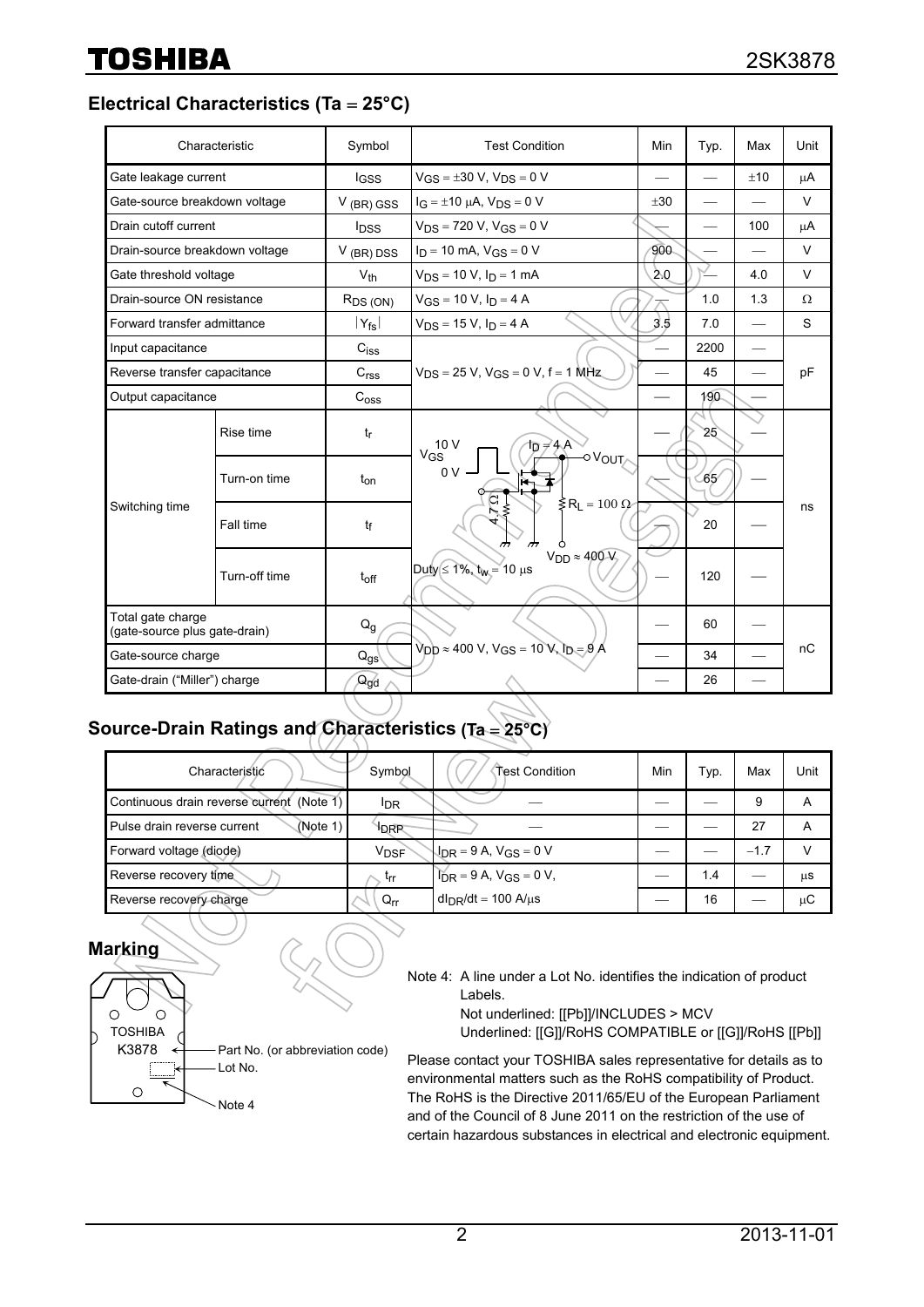# **TOSHIBA**

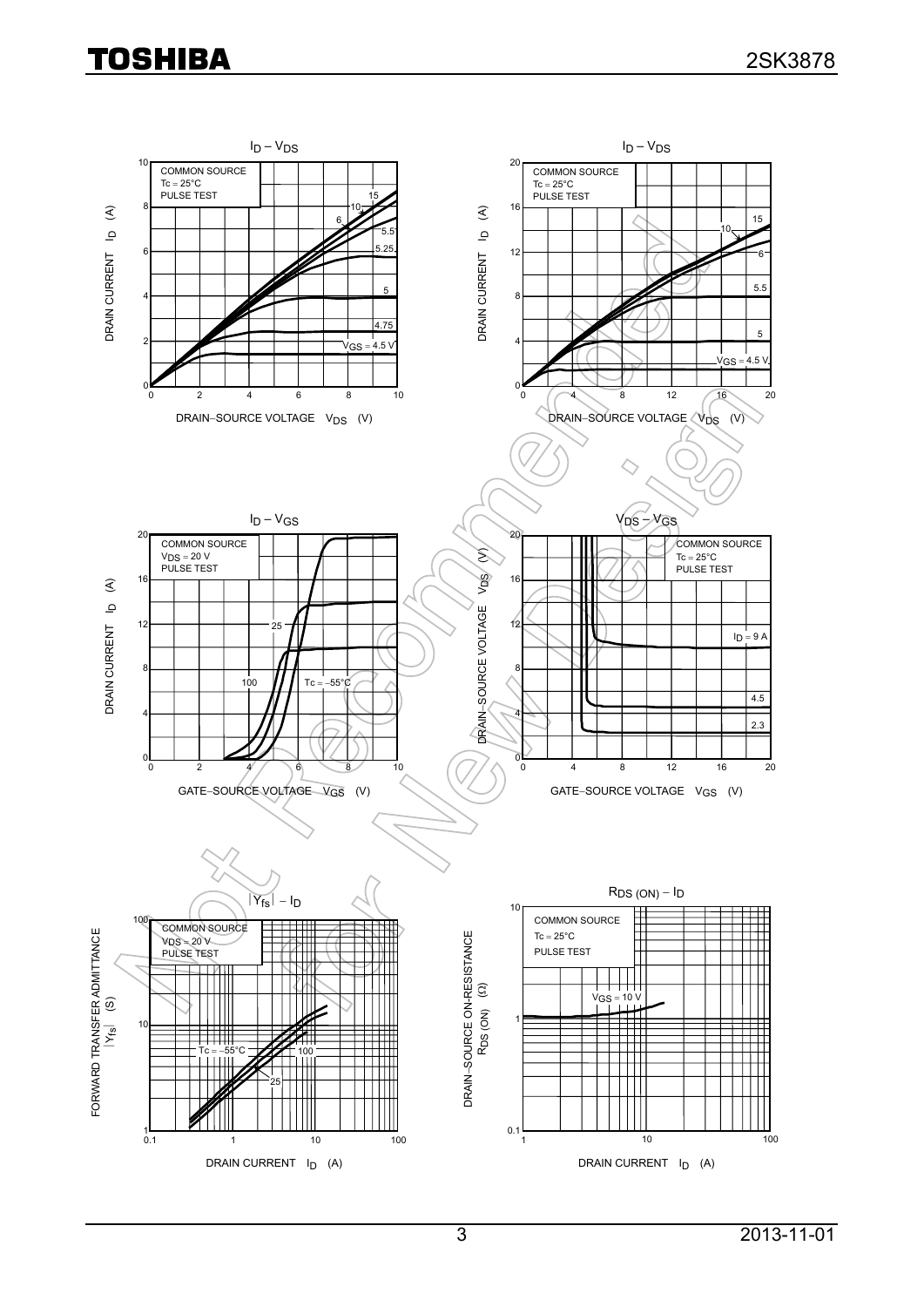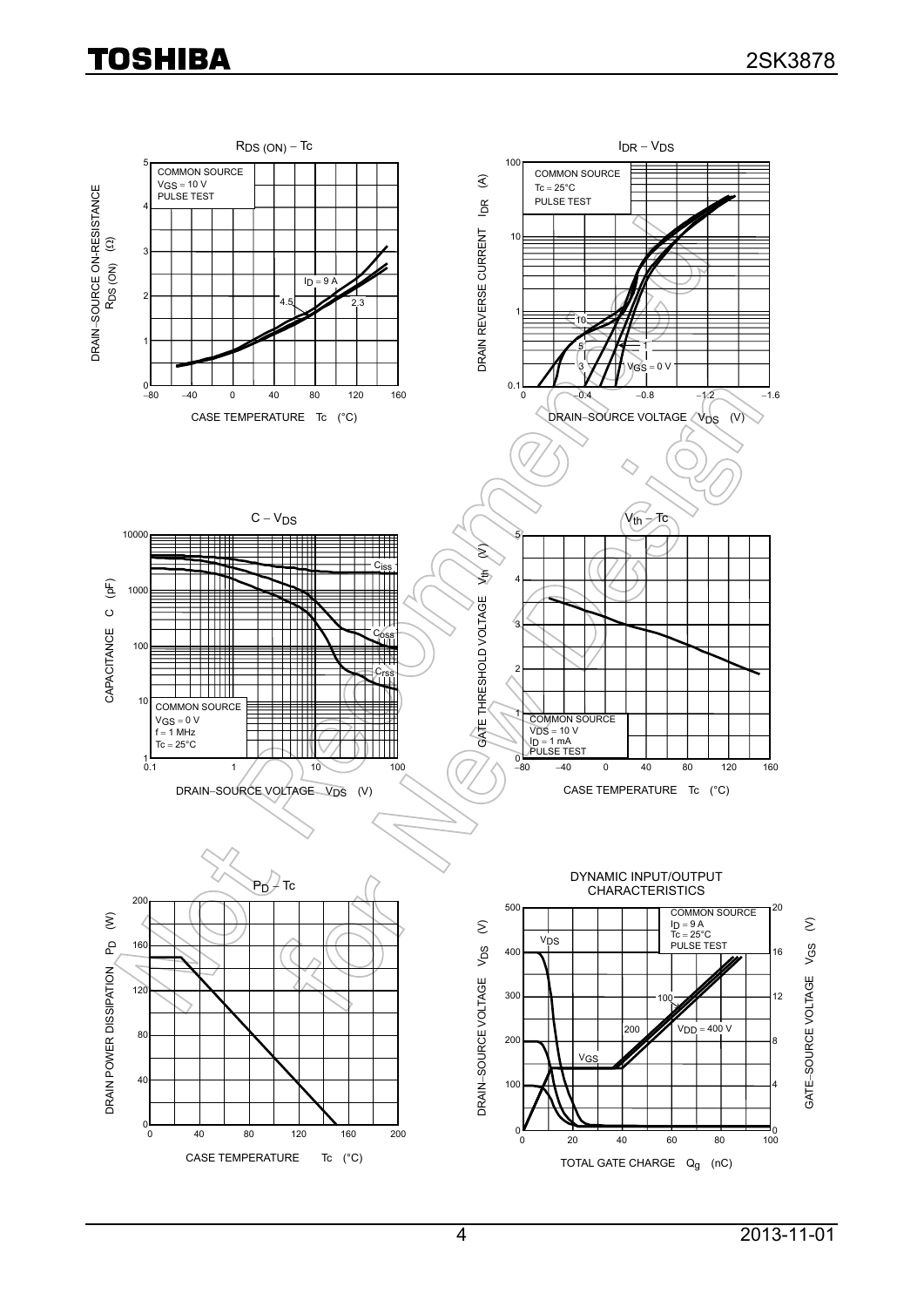